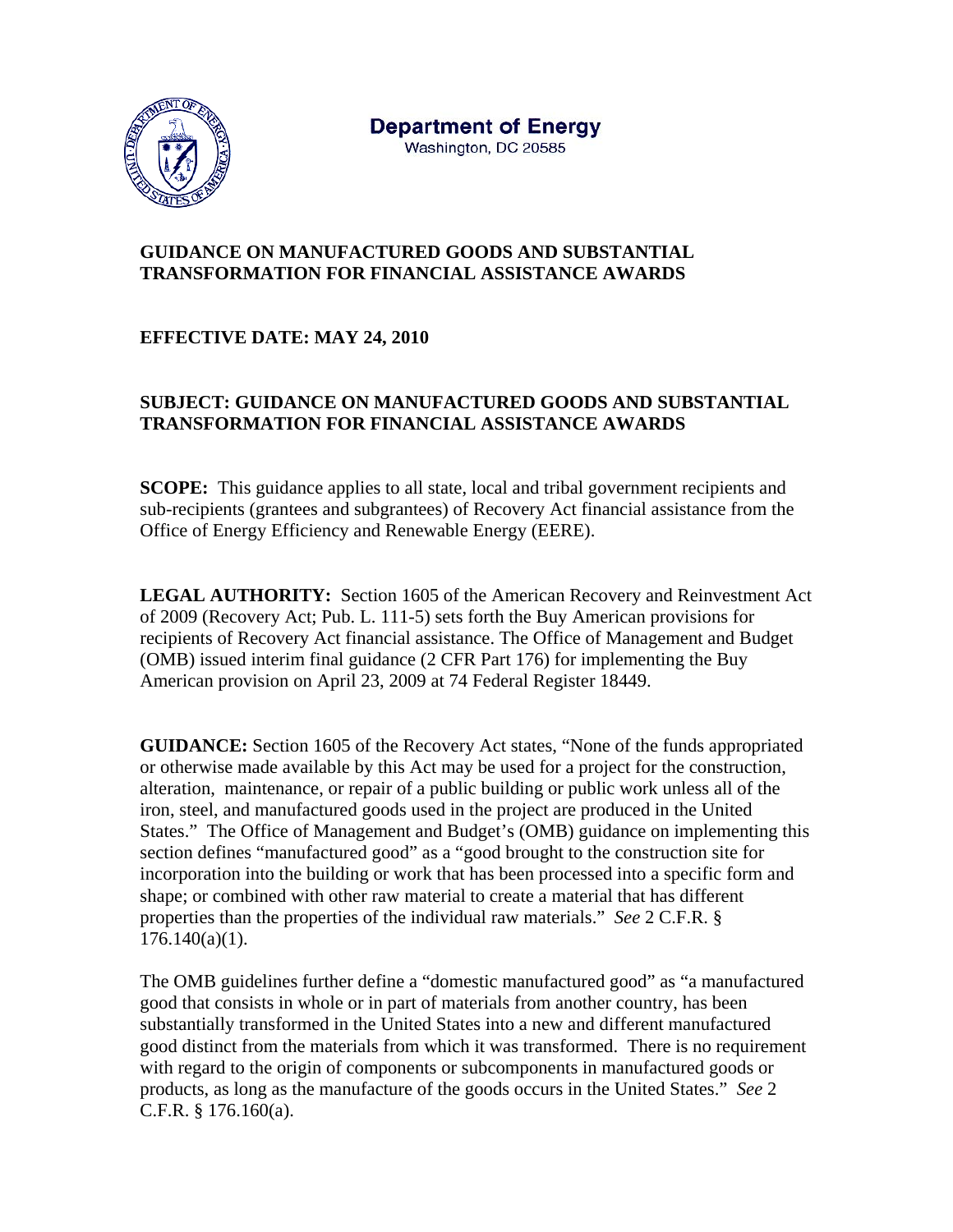We interpret, "Produced in the United States," to mean that the production or manufacturing facility is physically located in the United States or its territories. The domicile of the parent company, subsidiary, distributor, or supplier is not relevant for determining compliance with the Recovery Act Buy American provision.

Substantial transformation has long been applied in judicial and administrative customs cases on labeling, national origin, and other Federal statutory requirements as the appropriate and effective way to identify where a good was manufactured. The courts have determined what constitutes substantial transformation on a case-by-case basis. The Environmental Protection Agency (EPA) has issued guidance for its Recovery Act projects interpreting the substantial transformation test found at *Complying with ARRA Buy American Provisions for SRF-Funded Projects,* June 22, 2009 www.epa.gov/water/eparecovery . The following questions provided therein may be helpful to determine whether or not substantial transformation has occurred. It is likely that substantial transformation has occurred in the U.S. if the answer is "yes" to either (or a combination of) Question 1, 2, or 3 below:

- 1. Were all of the components of the manufactured good manufactured in the U.S., and were all of the components assembled into the final production in the U.S.? (If the answer is yes, then it is clearly manufactured in the U.S., and the inquiry is complete.)
- 2. Was there a change in character for use of the good or the components in the U.S.? (These questions are asked about the finished good as a whole, not about each individual component.)
	- a. Was there a change in the physical and/or chemical properties or characteristics designed to alter the functionality of the good?
	- b. Did the manufacturing or processing operation result in a change of a product(s) with one use into a product with a different use?
	- c. Did the manufacturing or processing operation result in the narrowing of the range of possible uses of a multi-use product?

If the answer is yes to any of 2a, 2b, or 2c, then the answer to Q.2 is yes.

- 3. Was/were the processe(es) performed in the U.S. (including but not limited to assembly) complex and meaningful?
	- a. Did the process(es) take a substantial amount of time?
	- b. Was/were the process(es) costly?
	- c. Did the process(es) require a number of different operations?
	- d. Did the processes require particular high level skills?
	- e. Was substantial value added in the process(es)?

If the answer is yes to at least two of 3a, 3b, 3c, 3d, or 3e, then the answer to Q.3 is yes.